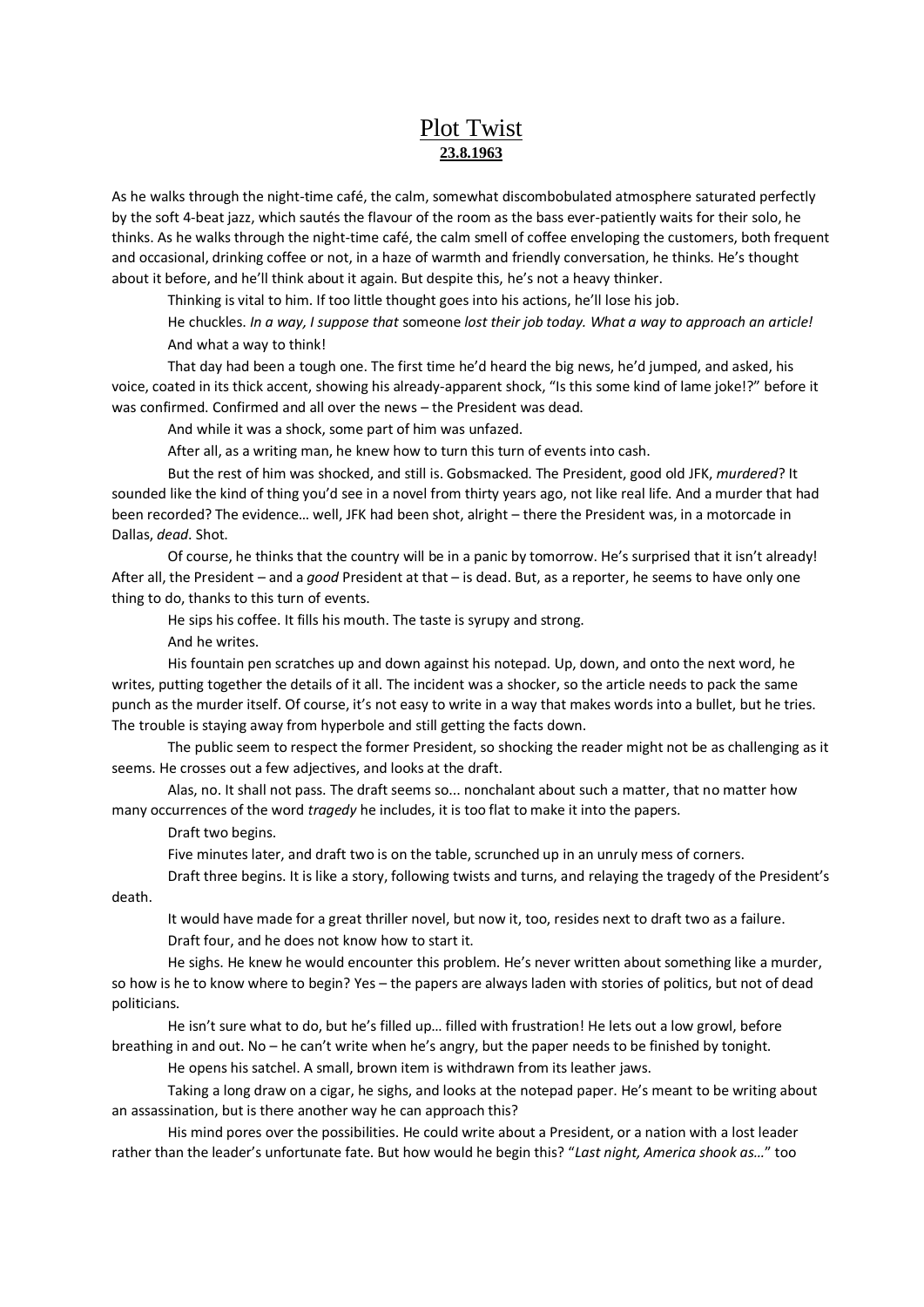informal. "*On the twenty-second of November, John Fitzgerald Kennedy, the President of America, was shot dead in a motorcade that was passing through Dallas, Texas."* …blunt. Not his style. But if nothing else works…

He hears the sound of sliding, grating – the sound of a plate going against metal. *Screeeech.* "Table for two?"

He looks up, and there stands a friend of his. Still the same short blond hair and square jaw as last time, but this time, looking wirier than ever.

"Don't see why not, Richard," he says, and allows his friend to join him at the table, noticing the coffee cup that had been surreptitiously placed there. "Come right over."

"Good," the blond comments  $-$  "you know me  $-$  I'd just sit down anyway."

He shrugs. Richard winks back. "How's life been?"

"Writer's block," he says, feeling the anger of being unable to write about the topic flooding back through him. To calm himself, he exhales again through the cigar.

"Aw, come on, Eugene!" Richard coaxes, shaking his head. "You know you can do this!"

"And how would you go about saying that the President has been murdered?"

"That's a damn fine question, and I know you can find some answer. If you can't find it, I know you'll just make it instead. Knowing you, though, you could scavenge for answers in a desert, if you were given the right questions."

"The one that surfaces now is *'*is it even physically possible for Richard Roger to stop talking?', and it speaks for itself."

"The answer would be 'no', I'm afraid. My question to you – 'do you know the meaning of the word *subtlety*?'"

They both chuckle. They never laugh, they just chuckle as if amused by a ridiculous prospect. As they chuckle, in the background, the jazz, carefree, walks on.

Richard looks at his friend. The bedraggled, brown-haired, glasses-clad man in front of him somehow looks far too curious to be a newspaper writer, of all things. But still – writing is a creative process. Eugene Marvin still seems… tired, but he always has that spark of humour about him.

"Well, what did you think of the President?"

"Past tense required, Eugene?"

"I would say it is!" They both chuckle again at that.

"Well," Richard admits, "I may not've voted for him, but maybe I was just being religious about it, and hot dang! Yeah, that guy – he did some good stuff…"

"Tell me, tell me," Eugene prompts, vaguely excited and scribbling down notes.

"To start, well, Eugene, did you know that he was in the army before he came to politics?"

"Hmmph." Eugene exhales to answer. Smoke is released into the room thanks to this gesture.

"…I'll say no. Well, actually, he was in the navy, not the army. The guy must've saved lives or something!"

"Resource used to obtain information?" Eugene asks.

"Guy at work told me. Said he knows the President. Or at least he did."

"Can't trust everything you hear."

"Personally, I'd call Gary a reliable source of information."

"Suit yourself." Eugene scribbles down an extra note. "If this were true, then our old President would have seen some pretty rough times."

"Yeah. But politics itself is pretty rough, wouldn't you say?"

"When people are involved, I suppose."

"Each decision… having that kinda impact… I don't know whether I'd love it or crack under pressure."

"I'm happy with what I've got."

"A moment ago, you were struggling with writer's block."

"And now," Eugene says, "I am curious."

"That killed some felines…" Richard mutters. "But still," he says as his voice crescendos to a conversational mezzo-forte – "I think the boat our President worked on… *PT* something-oh-nine. Commanded it, actually. Got a few medals or something of the like."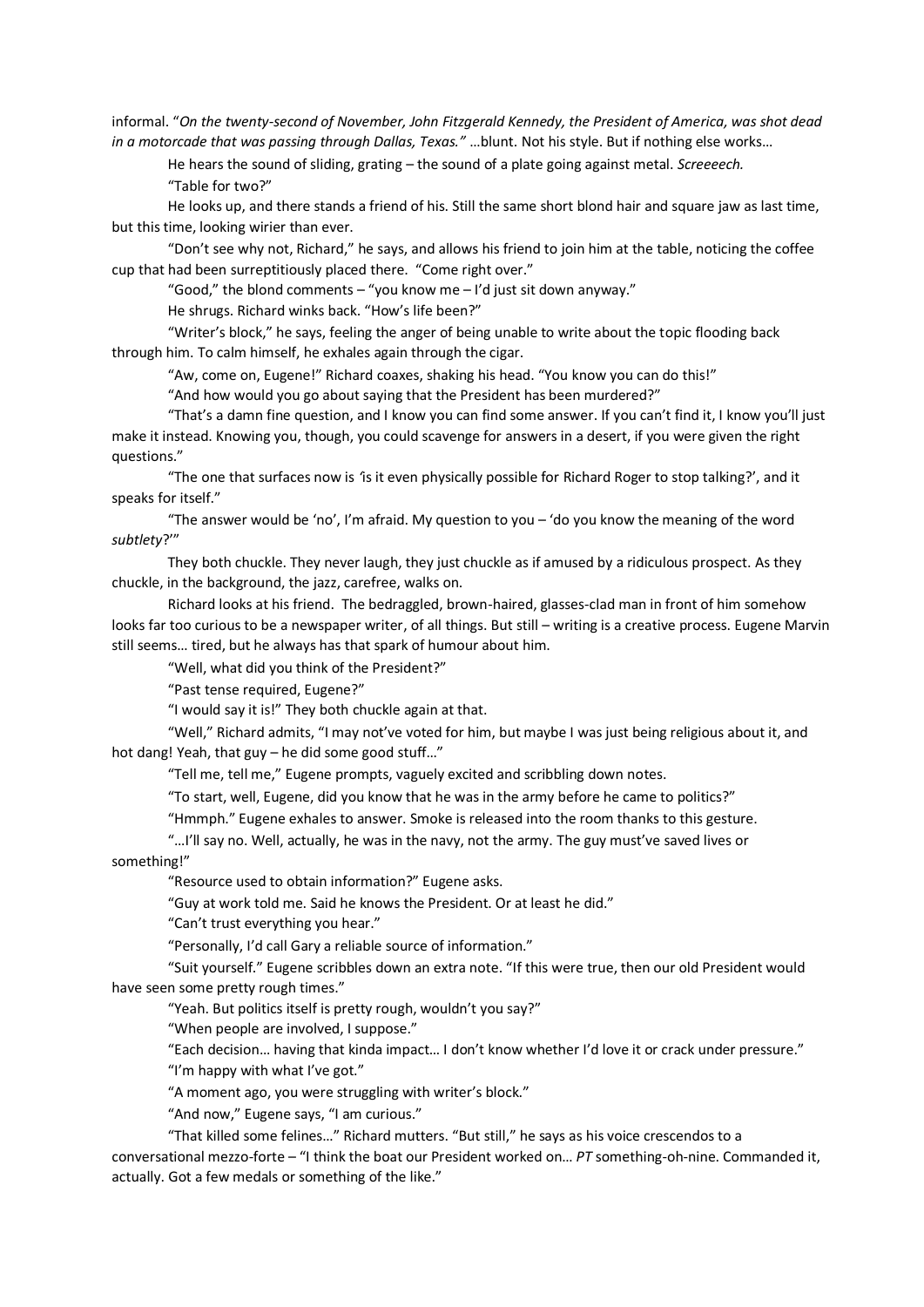"I will check that later," Eugene says, nodding, taking in the information. "What did you think of the President as a President, however?"

"Well, I've always been a bit more of a Republican type, and never, *never* pro-Catholic, but I can't deny that JFK worked for the better. Gave the inspiration-laden speech, worked hard, defended his goals…mind you, all of that business with Cuba was a bit nasty, don't you think?"

"I would agree with you there," Eugene nods, satisfied. Roger looks at him, and knows that his friend will want far more than just satisfaction.

"Well, think – that guy averted a nuclear crisis, but," Eugene notes how Richard pronounced *t*'s as *d*'s, so the phrase comes out as "*wey-ahl, think – thad guy aver'ed a new-clear crisis, bud,*" thanks to the thick accent and a glottal stop, "you'd honestly think that… well,, he had a heap o' responsibility thrown on his shoulders, broad as they might be – I dunno – I've never met him!"

"Ever heard of television? You can see him on that."

"Do I look like I can afford those fancy-shmancy gadgets like a TV?"

"Yes."

"Ha!"

Eugene always smiles when Richard makes the 'working-class' joke. It's clearly not true, but it's still funny.

"Well," Eugene comments, "perhaps you didn't learn as much about the election thanks to missing out on the important role of the television then."

"Pfft." Richard's chest swells up with disbelief as his facial expression feigns horror at the thought of being uneducated and poor. "Perhaps I could afford one."

"Oh, yes, you could!"

They don't even chuckle this time – they just laugh and laugh as the cigarette almost falls out of Eugene's mouth as he laughs so hard while Richard gasps for breath.

"But, yes – that President, dealing with near-nuclear disaster and all… How can a guy dealing with that smile so much?"

Eugene scribbles down '*the smiling President – the wise man*' as a note to use later on.

"How he could, I don't really know…"

The jazz walks on. Coffee's smell drenches the room in a mushy haze, given a slight bitter flavour by the cigar scent.

Richard sips his coffee. It doesn't taste the same as the smell, which is proper coffee as opposed to his

instant. He personally prefers instant coffee. It gives him more of a kick than regular coffee. But, God, the smells! "And, well there's messy international business, as well."

"Yeah," Richard says. "He dealt with that pretty well as well…"

"And what about just getting elected in the first place? That can't have been easy…"

"No, it can't. But there our to-be President was, smiling, talking about things, and speaking oh-so charismatically."

"Yeah. I mean, 'not what your country can do for you, but what you can do for your country'. Talk about inspirational quotes."

"It's an excellent example of chiasmus."

"How did I forget that you're doing a degree in Shakespearian English?"

"You forgot?"

"Yes, but your unintelligible babble brings me back to my senses, sadly. I really could have done without Greek in my life, but of course, it isn't very easy to avoid using it if you're you, Richard, is it?"

"And that's a good example of litotes."

"Li- what?!"

"Essentially, reject a possibility using understatement. Easy to confuse with a double negative."

"Sounds perfectly ridiculous to me. Who puts a name to all of these silly devices?"

"The Ancient Greeks."

"You are joking."